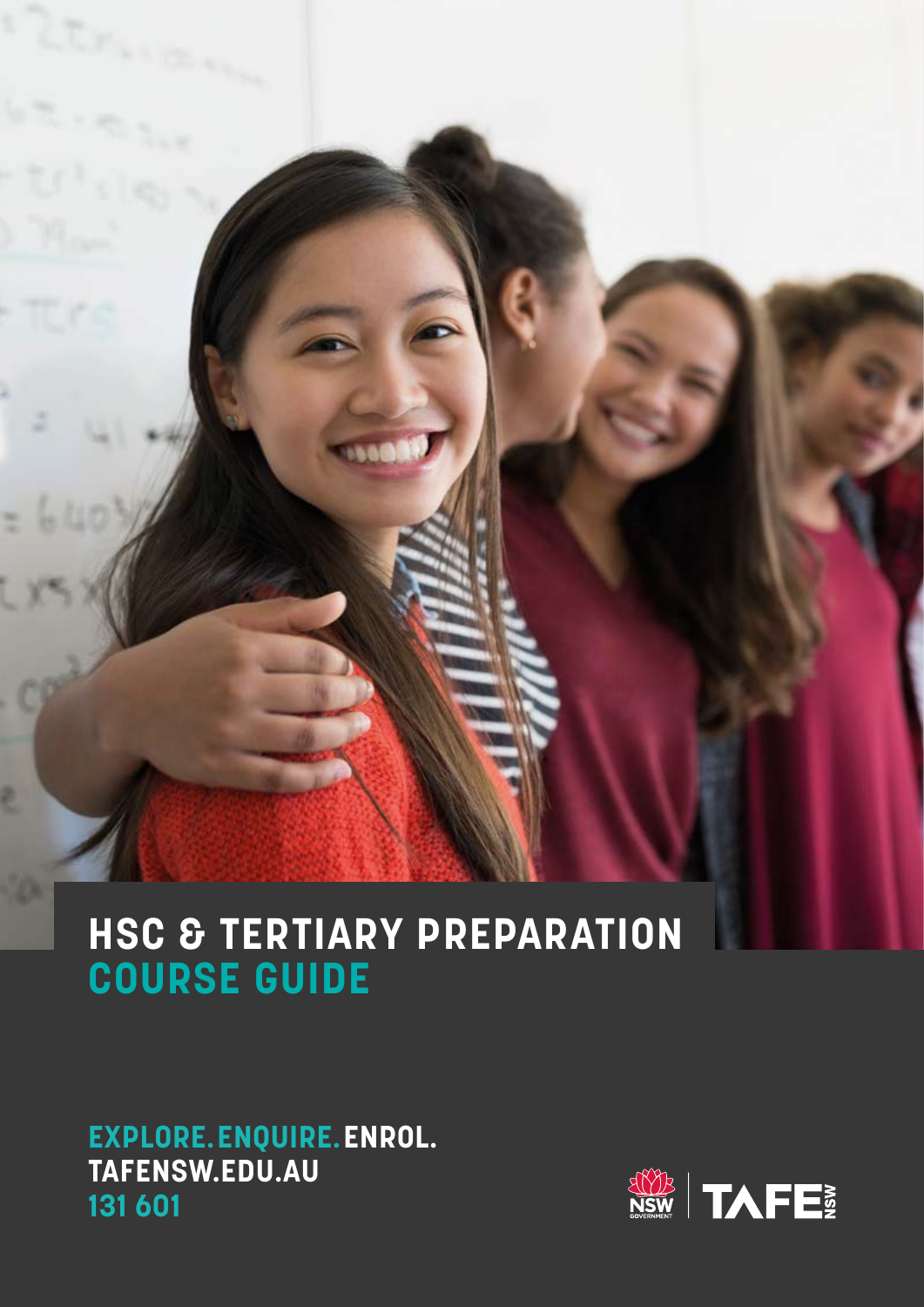# **HSC & TERTIARY PREPARATION**

TAFE NSW has a range of courses to help you develop the skills and knowledge you need to progress further in your studies. Whether you're hoping to continue to a diploma course or are seeking university level qualifications, we have a course that can help you succeed. These courses have been designed to provide you with a pathway to achieve your career goals.

#### **IS IT RIGHT FOR YOU?**

- § Do you want to study a diploma or bachelor's degree?
- § Would you like to build independent learning skills for higher learning or university level study?
- § Do you need to improve research and essay writing skills?
- § Would you like to improve your knowledge and skills in an adult learning environment?

#### **COURSES OFFERED INCLUDE:**

- § Study Skills
- § Higher School Certificate
- § Pathways to Further Study
- § Enterprise and Career Skills
- **•** Tertiary Preparation

#### **COURSE OUTCOMES**

- Gain entry into higher level vocational courses
- § Access study opportunities at a university level
- Gain entry into the Australian Defence Force



| <b>HSC AND TERTIARY PREPARATION</b> |                                  |             |
|-------------------------------------|----------------------------------|-------------|
| <b>COURSE</b>                       | <b>QUALIFICATION</b>             | <b>CODE</b> |
| <b>Tertiary Preparation</b>         | Certificate IV                   | 10767NAT    |
| Pathways to Further Study           | Certificate III                  | 10769NAT    |
| TAFE Statement in HSC Studies#      | NSW Higher School<br>Certificate | 800-19361   |

#### COURSE ALSO DELIVERED ONLINE AT **[TAFENSW.EDU.AU/DIGITAL](http://TAFENSW.EDU.AU/DIGITAL)**  $\Box$

# This course is for people who want to study for all or part of the NSW Higher School Certificate; study programs will vary. This is a Non-Nationally Recognised Training course.

Note: Not all courses are available at all TAFE NSW locations. TAFE NSW courses, including degrees, are always being developed and refined. Visit [tafensw.edu.au](https://www.tafensw.edu.au/) for the full picture.<br>© TAFE NSW 2021 | Correct at time of pu



TА ▐▆▆

#### **Example pathway to a quality career**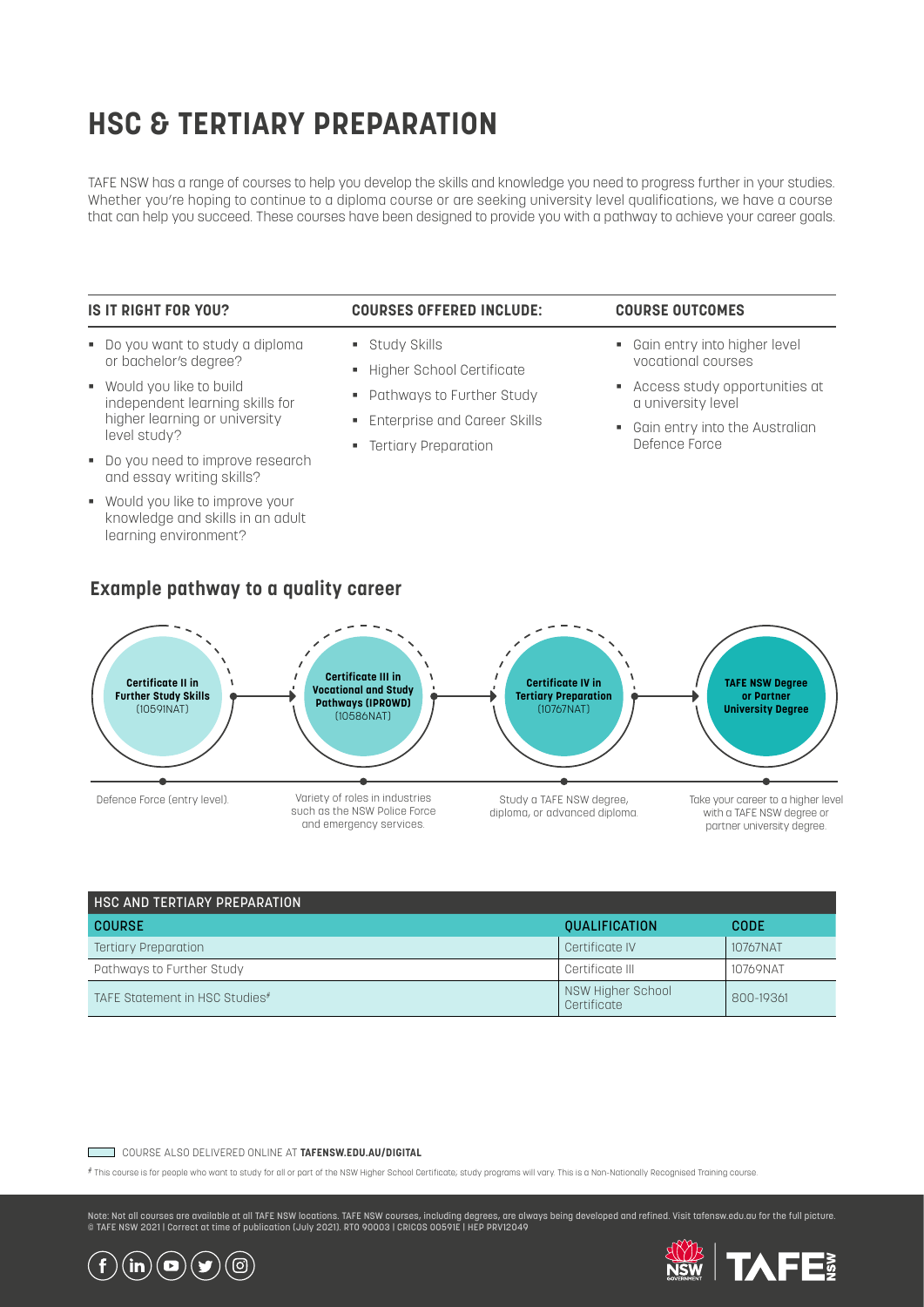# **WGHOO FE NS**

# **GET THE JOB YOU WANT**

With our diverse range of courses, strong industry connections and approaches to learning that suit all needs, we will help you to get the job you want.



### **You come first**

TAFE NSW has been evolving and adapting to the training and education needs of NSW for over 130 years. We exist to create outstanding learner experiences and provide quality and personalised services that allow you to achieve your goals.



## **You are an individual**

You're never just a number at TAFE NSW. Our small class sizes, student services and social facilities all create an incredibly strong support network. We will always ensure that you receive expert support in your specific area of interest.



## **Quality education**

We partner with employers to provide mentorships, internships, work placements, and real world learning. Whatever your course, you will develop current, practical skills through both real and simulated work environments.



### **Strong industry connections**

Our ambition is to help you with your career goals. With hundreds of partner organisations, and relationships with over 25,000 employers, we offer up-to-date industry insights and prime networking opportunities to help you develop relationships with industry. You will also discover an invaluable professional network among your teachers and fellow students.



## **Excellent reputation**

Our teachers are experts. They have worked in their industry and are passionate about their field. We know they are the best at what they do, because that's what our graduates tell us. Teachers combine their expertise with a friendly, relaxed and supportive approach, so you can enjoy a comprehensive learning experience.

Note: Not all courses are available at all TAFE NSW locations. TAFE NSW courses, including degrees, are always being developed and refined. Visit [tafensw.edu.au](https://www.tafensw.edu.au/) for the full picture.<br>© TAFE NSW 2021 | Correct at time of pu



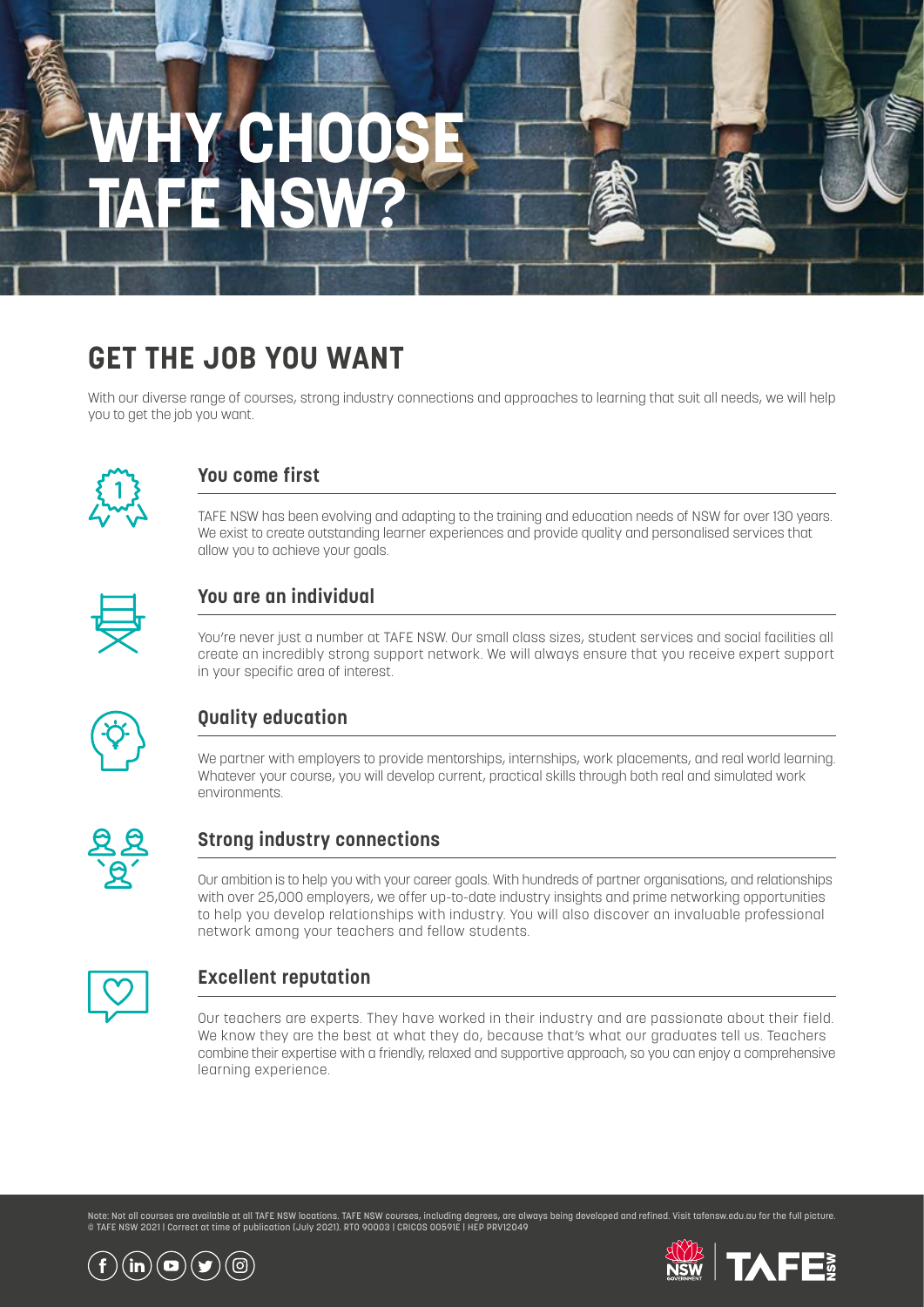



## **83**% **EMPLOYER SATISFACTION**

NSW EMPLOYERS ARE VERY SATISFIED WITH THE QUALITY OF THE NATIONALLY RECOGNISED TRAINING WE DELIVER\*



## **80**% **OF THE TOP 10 GROWTH AREAS COVERED**

TAFE NSW TRAINS 8 OF THE 10 OCCUPATIONAL CATEGORIES WITH THE GREATEST GROWTH NUMBERS OVER THE NEXT 5 YEARS.<sup>^</sup>



## **87.7**% **OF GRADUATES WOULD RECOMMEND TAFE NSW**

AS A TRAINING PROVIDER – NATIONAL VET AVERAGE 00%





WITH OVERALL OUALITY OF TRAINING AT TAFE NSW#

### **Safe places for learning and growth**

At TAFE NSW, you will find study spaces as well as vibrant places and opportunities to network, to socialise, and to just chill out. These include cafés, gyms, bookshops, galleries and exhibition spaces, as well as areas for student bands, barbecues and theatre performances. You may even get discounts at our student training restaurants, hair and beauty salons and massage clinics.

#### **Student association**

When you enrol at TAFE NSW, you become part of our student community. Members can take advantage of the facilities, services and activities available at many of our campuses, including recreational activities, on-campus support and job placement services.

You can often also gain access to special benefits and discounts at campus bookshops or on photocopying, printing, car parking or off-campus shopping and entertainment. Membership is open to all TAFE NSW students and staff.

Visit a TAFE NSW Student Association to join.

### **Libraries**

At TAFE NSW, you'll gain access to our statewide network of libraries with the latest digital and print resources. Staffed with a professional team of librarians, you can get assistance with locating resources and library facilities, information services, and a range of other online support services.

You can also get access to computers and software, WiFi, individual and group study areas, photocopying, printing and scanning services (including 3D printing at some locations), as well as all the research, referencing and bibliography help you need to complete your assignments.

#### **Online 24/7**

Our online libraries are available to TAFE NSW students 24/7. Simply login to access everything, from journals to tutorials to 'ask a librarian.'

#### **Childcare centres**

Excellent childcare facilities are provided at some TAFE NSW locations. Places may be available for children under the age of six.

**Source:** ^ Labour Market Information Portal, Australian Government, Occupation Projections – five years to May 2024, # NCVER VET Student Outcomes Data Builder (data source). \* ASQA 2020 Employer Survey – Survey to A&T employers that TAFE NSW does business with.



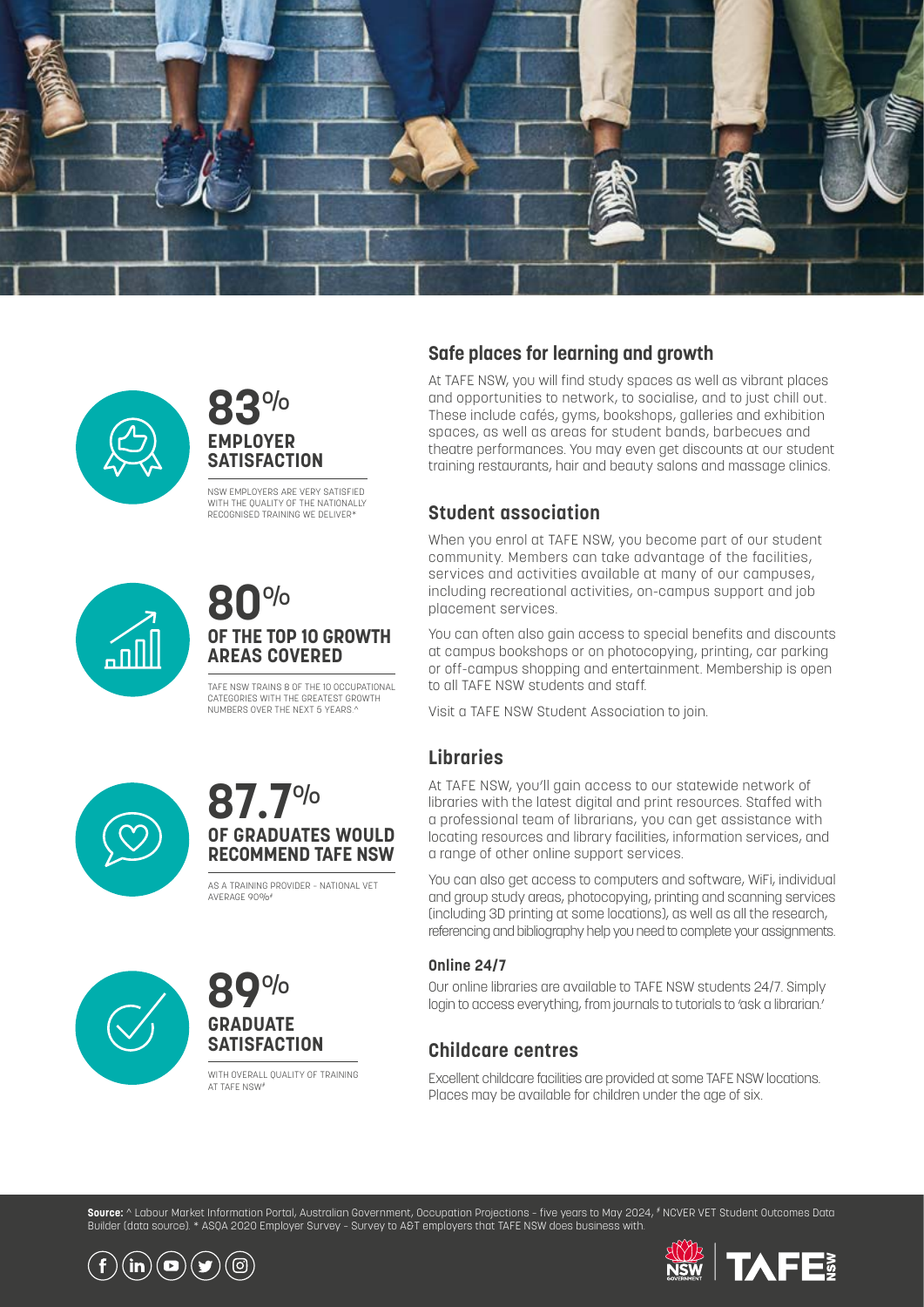# **PATHWAYS TO SUCCESS**

**FORGE YOUR OWN PATH**

Your pathway depends on your skills, experience, study preferences, and career goals. Explore the most popular entry points here and start planning your future.

#### **tafensw.edu.au/study/pathways**



#### **Study at TAFE NSW while at school [tafensw.edu.au/tvet](https://www.tafensw.edu.au/study/types-courses/tvet)**

- § Gain credit towards an industry recognised qualification as part of your secondary studies
- § Courses, including School Based Apprenticeships and Traineeships (SBAT), may contribute towards your HSC and ATAR

**TAFE NSW**

■ Contact your career advisor about options available to you

#### **Apprenticeships and traineeships [tafensw.edu.au/careers](https://www.tafensw.edu.au/study/types-courses/apprenticeships-traineeships)**

- § Earn while you learn
- § Combine on-the-job training with structured study and skills development, while working towards a nationally recognised qualification
- Full time, part time, or via a school based apprenticeship or traineeship



- § Choose from hundreds of short courses across a wide range of industries
- § Courses can be completed over weeks or even days
- Learn skills to enhance your current role, or gain confidence to take the next step in your career



#### **TAFE NS [tafensw.edu.au/degrees](https://www.tafensw.edu.au/degrees)**

- **Real world experience** enhance your employability through our internships and work placements
- **Build connections** get a head start with our strong industry ties and job placement opportunities
	- § **Small classes** benefit from individual attention and group support



#### **Pathways to higher education [credittransfer.tafensw.edu.au](https://credittransfer.tafensw.edu.au/)**

- TAFE NSW courses can lead to employment or further study in a university or a TAFE NSW degree
- § Visit credittransfer.tafensw.edu.au for more information about higher education pathways including articulation and credit arrangements



#### **TAFE Digital [tafensw.edu.au/digital](https://www.tafensw.edu.au/digital)**

- § Online training in more than 200 courses, many of which utilise virtual reality (VR), augmented reality (AR), mixed reality and simulation exercises, plus other modern technologies
- § Enjoy easy access to our extensive learning resources, as well as real time interactions with dedicated, industry experienced teachers and your classmates







**SCHOOL**

**EMPLOYMENT AND FURTHER EDUCATION**

#### **Short courses [tafensw.edu.au/short-courses](https://www.tafensw.edu.au/short-courses)**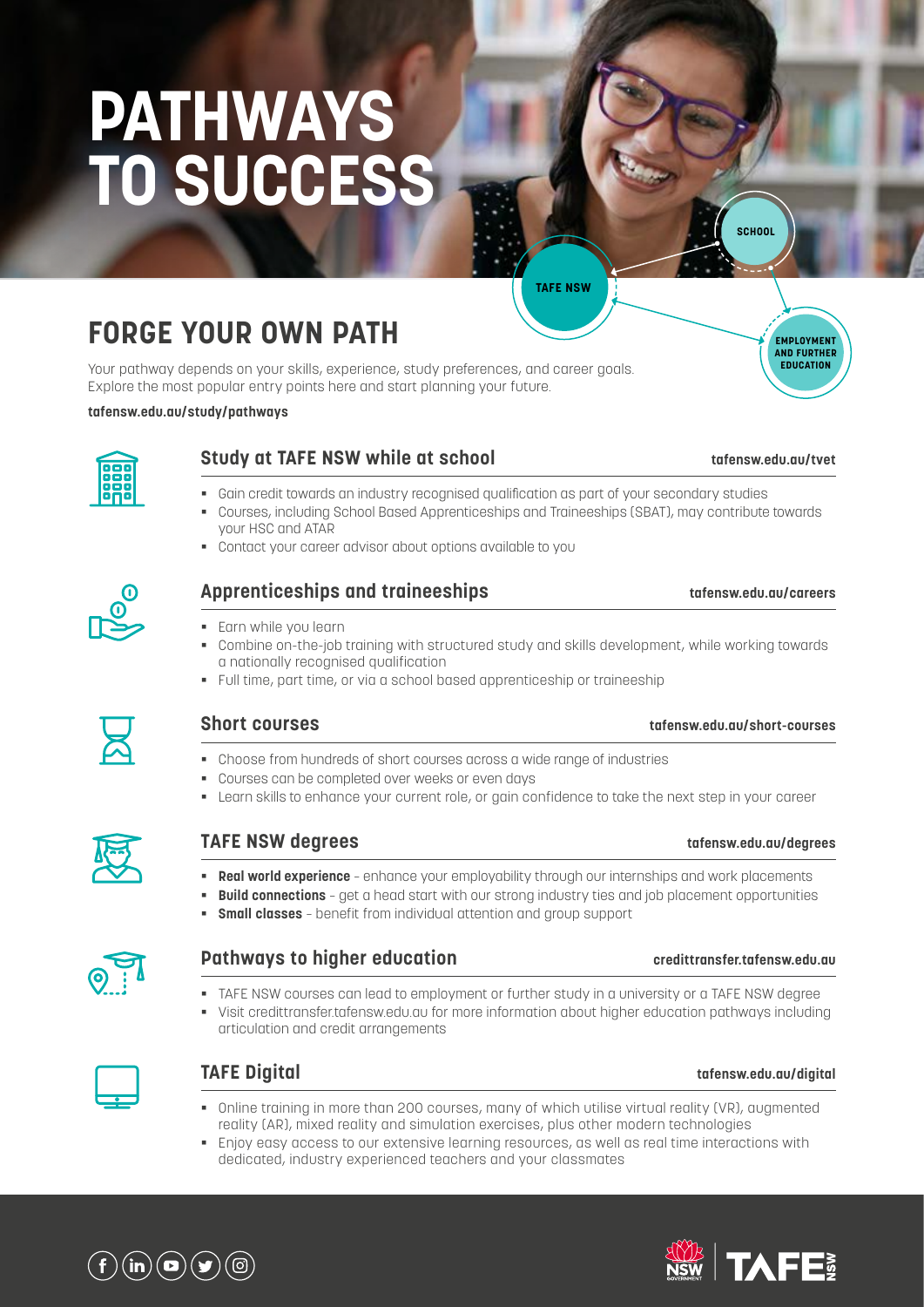# **STUDENT SUPPORT SERVICES**

#### **Aboriginal student support services [tafensw.edu.au/aboriginal-students](https://www.tafensw.edu.au/student-services/aboriginal-students)**

TAFE NSW provides a range of Aboriginal support staff to assist you with everything from enrolment to course selection. We can also give advice on applying for fee exemptions and scholarships, as well as provide mentoring to support you throughout your TAFE NSW journey.

#### **Disability services [tafensw.edu.au/disability](https://www.tafensw.edu.au/student-services/disability-services)**

TAFE NSW Disabilities Services ensure that students with a disability have access, support, and equal opportunities while studying. Disability Teacher Consultants will assist with providing reasonable adjustment based on your individual needs and the course in which you are enrolled. Disability Teacher Consultants can also help with assistive and adaptive technology needs.

#### **Counselling and career development services the counselling** the tatensw.edu.au/counselling

The TAFE NSW counselling and career development service is free and is designed to help you with strategies to get the most from your course and with your studies, as well as in your chosen career. Prospective TAFE NSW students are able to access the service to assist with course choice decisions and career planning.

Students enrolled with TAFE NSW are able to access a range of services to assist in career development and personal support.

TAFE NSW provides valuable learner support at our 'drop-in' or flexible learning centres, in small groups or one-on-one. Call 131 601 to find out what study support services are available at your location.

#### **International students [tafensw.edu.au/international](https://www.tafensw.edu.au/international)**

Coordinators can offer advice, support and referral services to assist you during your studies. They will help you to achieve your education goals and make your time in Australia rewarding and enjoyable.

Download our International Guide today.

### **Scholarships [tafensw.edu.au/scholarships](https://www.tafensw.edu.au/enrol/payment-funding/scholarships)**

TAFE NSW works with government, non-government and industry partners to develop and deliver scholarships for students who are experiencing financial, social, or other barriers to study.

For more details visit **[tafensw.edu.au/support](https://www.tafensw.edu.au/student-services)**







### **Learning support [tafensw.edu.au/study-support](https://www.tafensw.edu.au/student-services/study-support)**